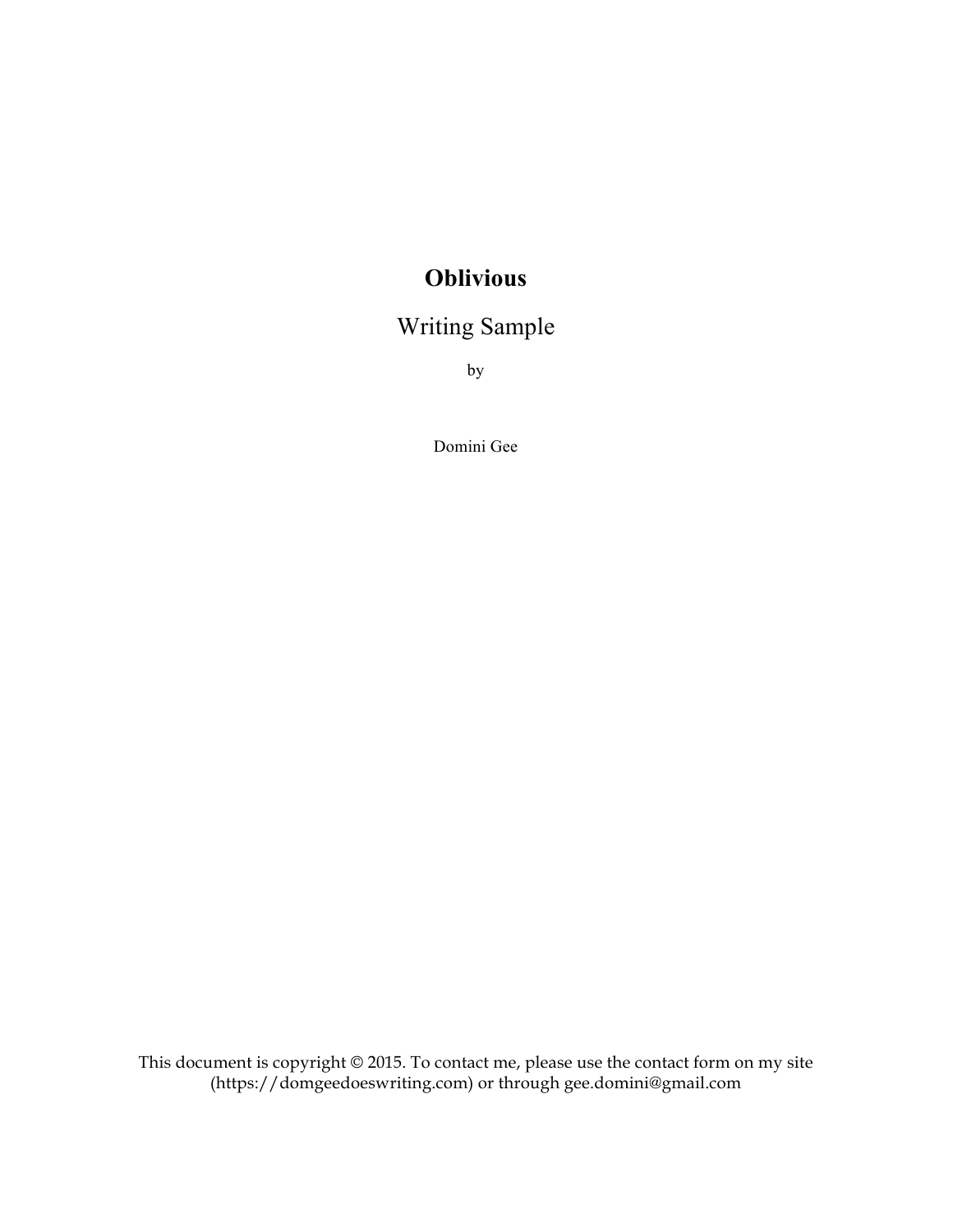A walk down 38th, past the Pizza Hut, around the nearest corner, a stop in front of the mural, around the next corner and into the glare of the blinding streetlight; Cam had the route committed to memory. His watch read 12:43AM when he stopped, puzzled. He lifted a finger and traced over the dull grey wall, searching….

"Something wrong?"

"Jesus!"

Cam jumped and the stranger chuckled. Cam's face went red with embarrassment. "Shit, sorry. I didn't see you there."

"S'okay, I have that kind of effect on people." The man looked between the wall and Cam, tilting his head curiously. "So what's up? You looked pretty zonked out."

"It's just there's supposed to be mural here," Cam said. "It's always here."

"Yeah, the city got it painted over today. Tightasses. Where people like us see art they see a great big mess. Which is why I," he put down a grey duffle bag, "plan on adorning this boring canvas."

"This late?"

"Why not? No one's going to bug me this late, save people like you. Besides, don't you think this wall deserves more than some cheap paintjob?"

"Yes. Definitely." The answer was immediate. Before Cam could say anything more his watch beeped: 1:00AM. "I gotta go."

"No worries," the man said. "I'll see you same time tomorrow?"

Cam snorted, about to say how much he doubted that, but he was already around the corner, into the bright light and gone.

 $\sim^*$ ~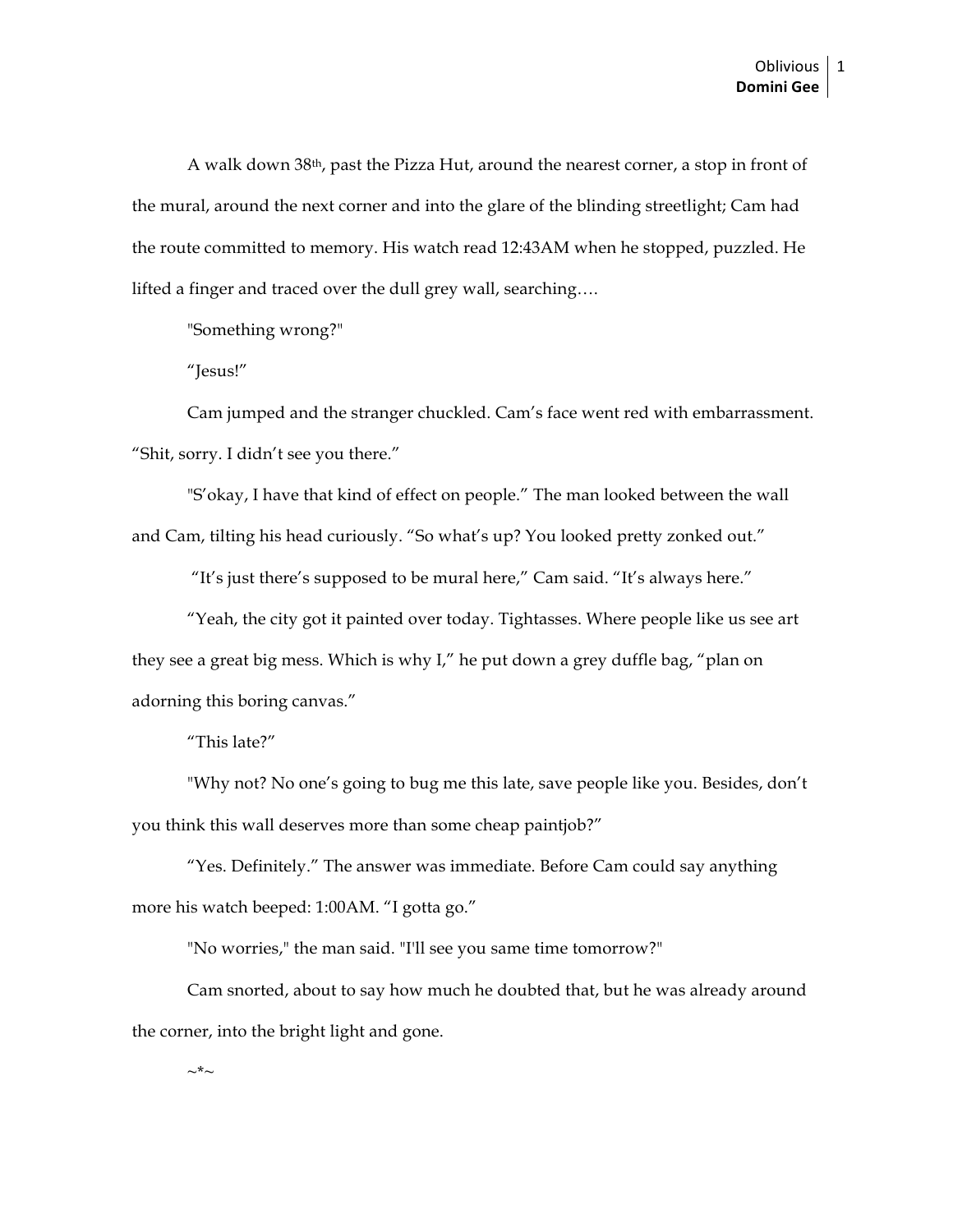The following night, Cam frowned at the wall. It was still blank. "Hi again."

"Ah!"

Cam jolted, instinctively turning towards a smirking face.

"Jumpy, aren't ya? That's twice in a row, man."

Cam had a defensive retort ready but as the words sunk in it warped into a confused, "Twice?"

"Yeah, as in second night in a row?" No response. The man sighed. "Okay, last night. You were spaced out in front the wall just like you were tonight. I called out to you, you nearly leapt out of your skin, again, except, granted, you had better control-"

"No, wait, I got it," Cam interrupted. As if someone had flipped a switch the previous night's memories were back and Cam felt lamer than he already did. "Sorry, must be having a brain fart moment."

"Meh, I'm over it. I'm used to stuff like this. By the way, I haven't caught your name yet, have I? Or are we having a shared brain fart?"

Cam shook his head. "It's Cam. You?"

"I have a lot of names but tonight I think I'm Seth. Give me a hand counting these bricks? Time's tight."

Cam caught himself in mid-nod, remembering his own time. However, his watch hadn't beeped yet so he supposed he had some time to spare. Seth marked the dimension of the area he planned on using with blue thumb tack while Cam started the count. Seth talked about the importance of gridding while they worked but at 1:00AM Cam's watch beeped and the numbers disappeared from his thoughts.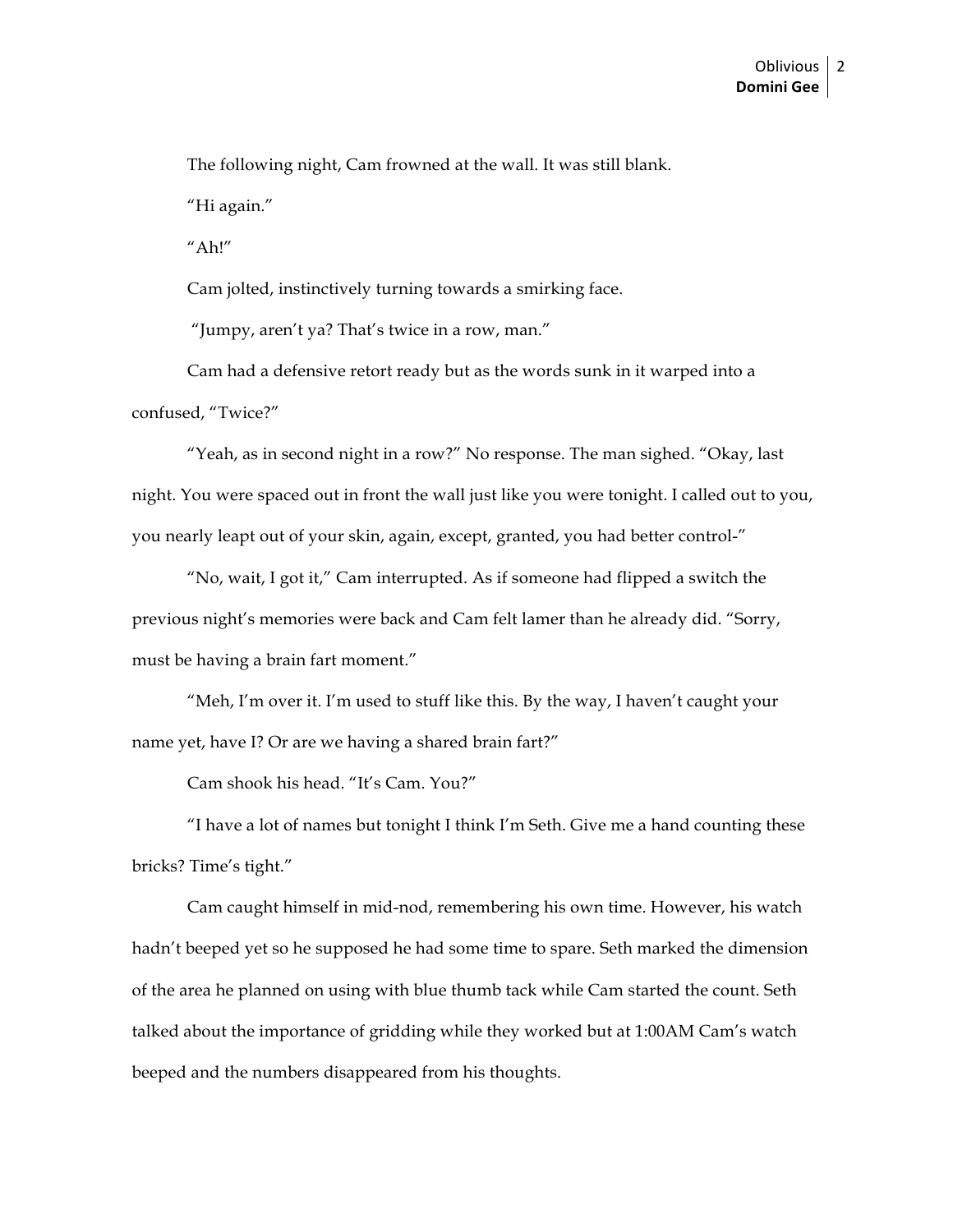"I gotta go."

"Sure. See ya tomorrow."

Cam almost stopped. "Tomorrow?"

"Same place, same time," Seth said with certainty.

Cam would have argued but he had to go; he was around the corner, and into the harsh light.

 $\sim^*$ ~

On the third night, Cam's route was the same save one addition: the man standing in front of the wall.

Cam waved, and said slowly, "Seth, right?"

The man smiled. "Mort."

Cam blinked. "Excuse me?"

"Mort. I'm Mort tonight."

Cam stared. When the man showed no signs of joking, Cam snorted with a shake of his head. "Weirdo."

"One of many names," Mort said. "Anyway, give me a hand. The sooner we clean up the sooner I can put on the primer."

Mort directed his attention to one of the prepared buckets and a scrub brush and Cam fell into a steady, repetitive rhythm. Dunk, slosh, scrub, repeat. Mort's humming and chatter was a dull background noise and for a moment, Cam's world narrowed to him, that wall, and his actions. Then he nearly bumped into Mort when he moved sections. Cam quickly apologized but Mort just shrugged.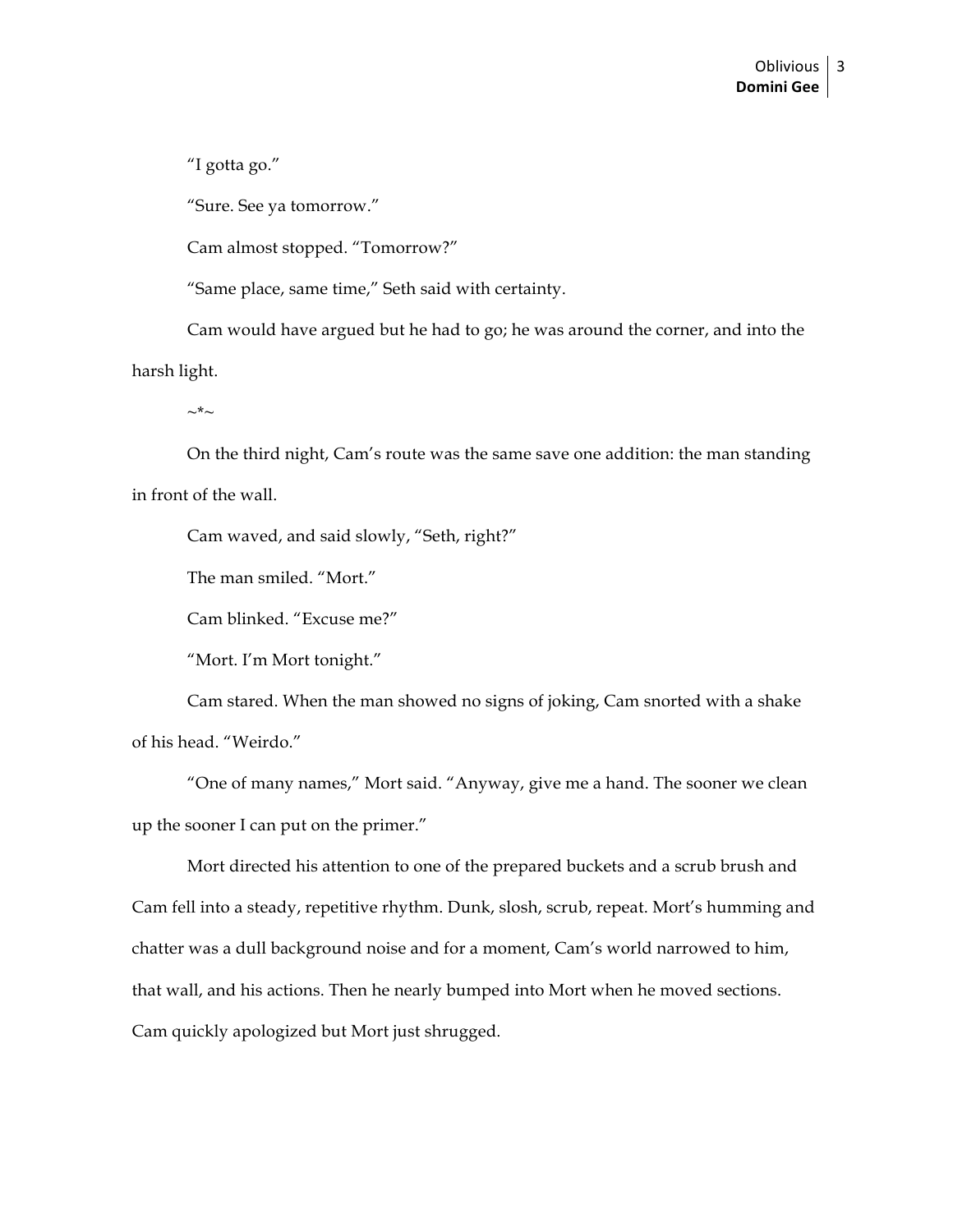"Want to give me a hand with the primer too once the brick's dry? I got an extra roller."

Cam wanted to. He really did. Mort didn't seem like a bad guy, a weirdo but nice. However, Cam shook his head. "I can't."

"Why not?"

Cam's watch beeped at him. 1:00AM. "That's why."

Mort called out a goodbye and the promise to meet again as Cam disappeared around the corner.

 $\sim^* \sim$ 

The fourth night, Mort was already mixing the paint. Remembering the previous night's conversation, Cam tested, "Mort?"

Mort tsked, looking at Cam with something akin to pitying disappointment. Cam

tried again, awkwardly asking, "Who are you tonight?"

He brightened. "Now you're catching on. Tonight, I'm Than."

"Than?" Cam cocked his head. "What kinda name's that?"

"Greek, and to be fair it's an abbreviation. Anyway, to work then?"

The work was painting the background. Cam gingerly took the brush.

"You sure this is okay?"

"Why not? At this point it's partly yours anyway."

"But I don't know anything about painting."

"That's okay. All we're doing is filling in the blanks right now."

Cam made a noncommittal noise. "What are you going to paint, anyway?"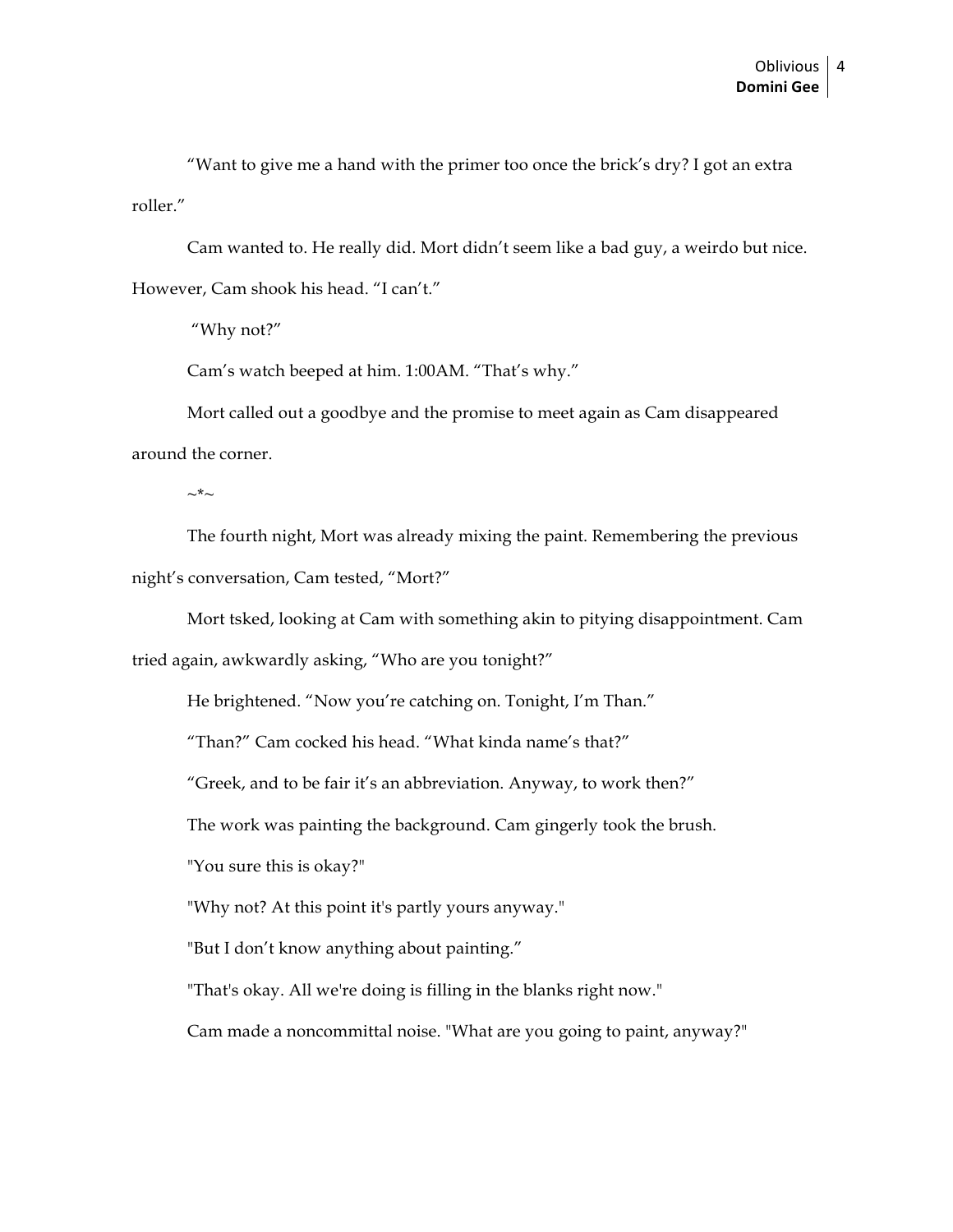"Ah ah ah, can't tell," Than said with an admonishing shake of his head. "You'll know it when you see it. You'll feel it. That'll have to wait till tomorrow though, this layer's gonna have to dry first."

"Ah. Can I ask a question?"

"Shoot."

"Why don't you just do this during the day? You don't seem to be making much progress."

"A little bit at a time makes all the difference." Than waved dismissively. "Besides, I'm a busy guy. Places to go, people to meet, you know how it is. I'm working on a time frame, just like you."

"This late?"

"Of course, night's one of my busier times. Hell, I see a girl after you."

"Girlfriend?"

"No," Than replied forcefully. "Too young. Waaaay too young. She's a sweet kid though, says the darndest things, but she's just at that age where kids think they know the world. She rides her scooter around the apartments on 43rd, ever seen her?"

"No…" Cam's mouth settled in a troubled line. He opened it to say something, but quickly closed it.

They finished painting the background a few minutes before 1:00AM. Than continued talking amicably while Cam threw in the occasional comment and head nod. Than sighed dramatically.

"You aren't *listening* to me."

"Yes I am-"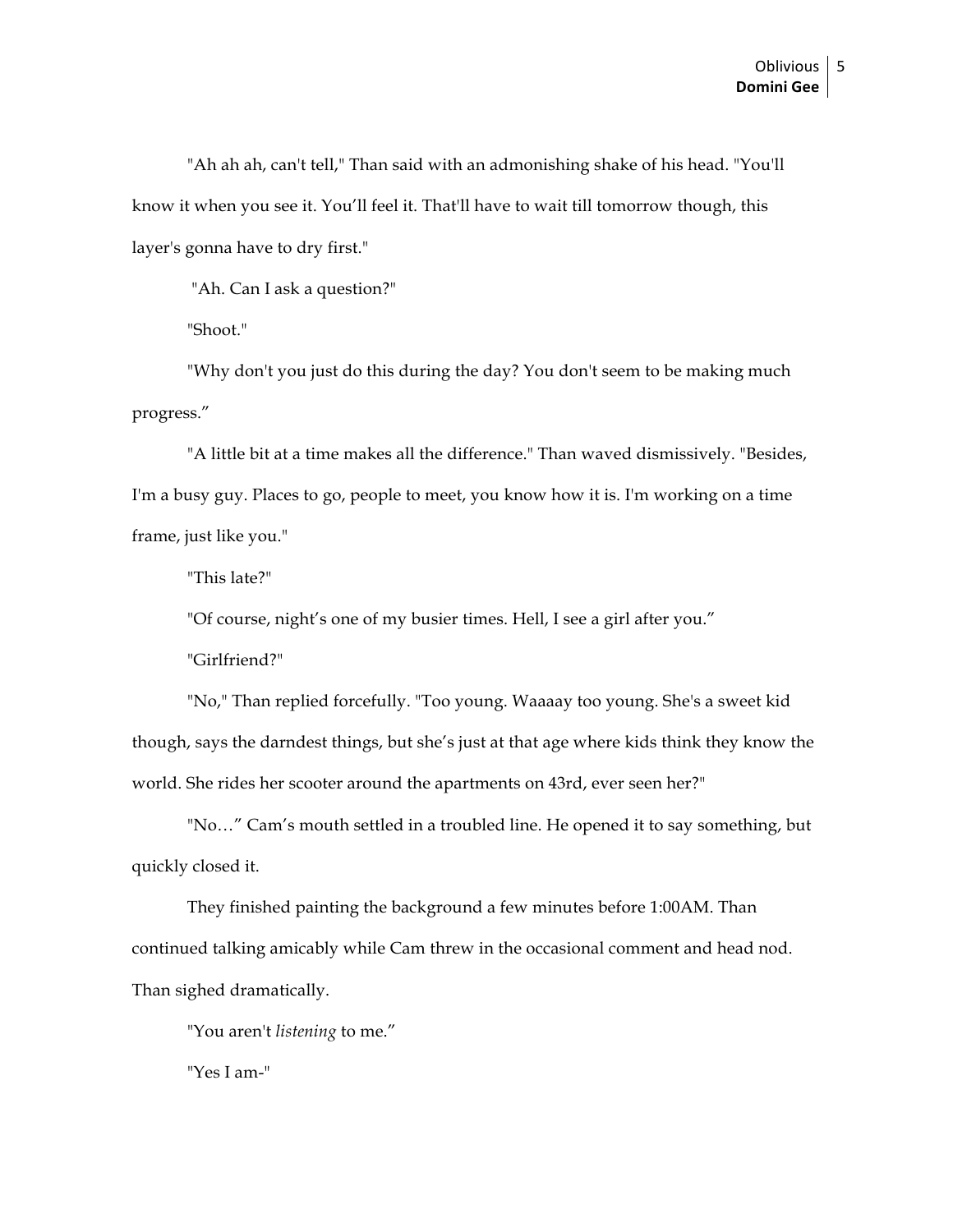"No, you're not. You're thinking real hard about something else. What is it?"

"Well..." Cam tapered off. "About that girl you mentioned..."

"Kelly? Yeah, what about her?"

Cam flexed his fingers in thought. He felt like he should be saying more, but at the same time he wanted to berate himself for feeling like a nosey paranoid. How old was this girl? Why did Than have to meet up with her? Why this late? Did he know enough about Than to ask about this stuff? But as soon as he opened his mouth to ask, "What is-"

His watch beeped and all thoughts and questions about Kelly faded. He shook his head at Than. "It's nothing."

It probably was. It wasn't his business anyway.

"If you say so." Than shrugged. "See you tomorrow night?"

Cam was already half-way around the corner. "Yeah, see you tomorrow."

 $\sim^*\sim$ 

The fifth night, the man already had the paint cans out and was looking over his sketch. Cam called out to him and the man jumped.

"Ah!"

Cam couldn't help but smirk. "Jumpy?"

"No," he said, "just thought I'd give the self-absorbed thing a try. I decided I don't

like it, it's a heart attack in the waiting."

"Uh huh. So who are you tonight?"

"Mr. D."

"Seriously?"

"Many names," Mr. D reminded him.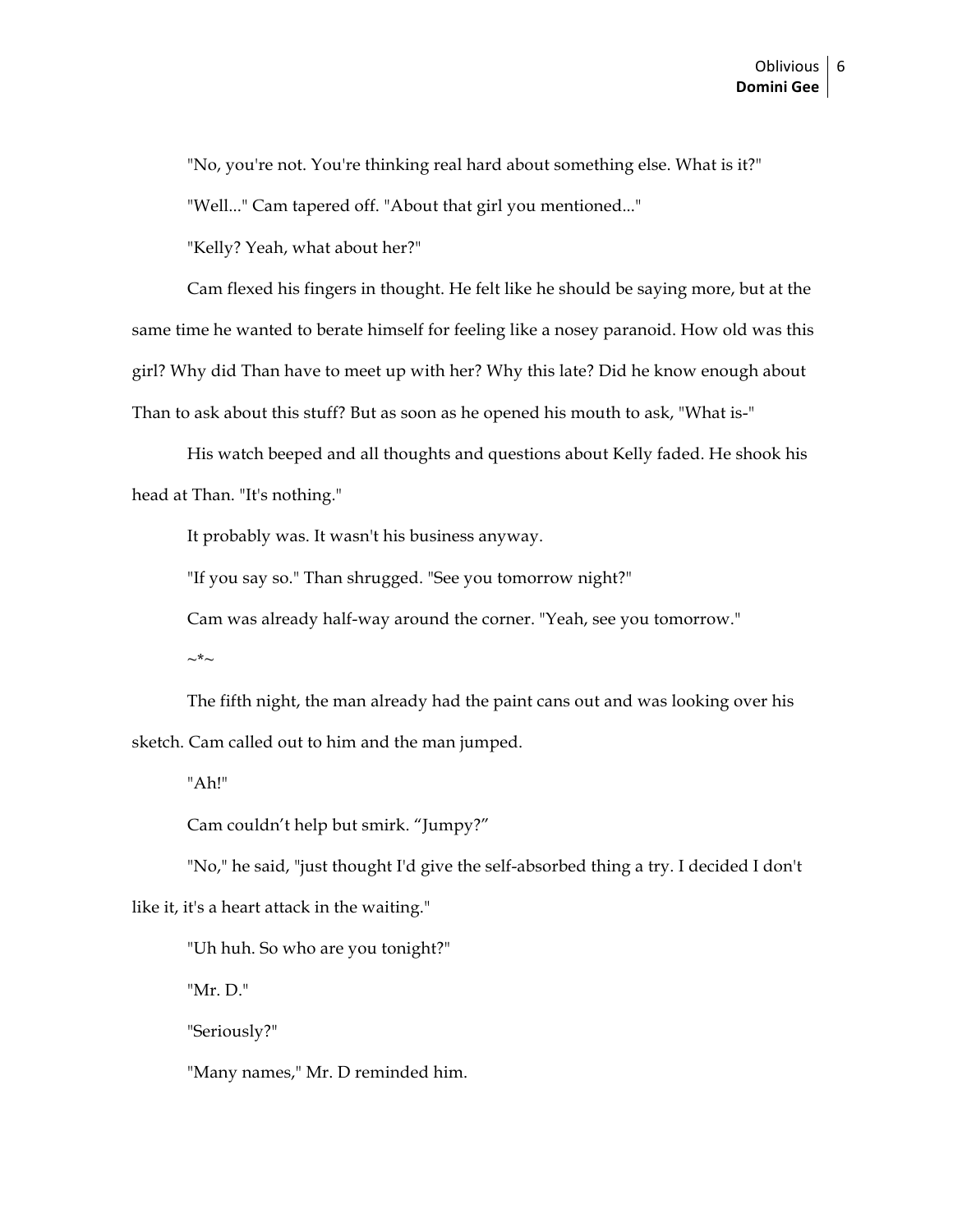Cam sighed in resignation. "What's up tonight?"

"Tonight, I paint. You're going to be my spotter."

"Spotter?" Cam asked. "Like, keeping an eye out for people or something?"

"No," Mr. D snorted. "I just need you to keep a close eye on what I'm painting. Tell me if any paint drips or if the image looks off."

Cam frowned. "Wouldn't it be better if I actually knew what you were painting?"

"Not really." He shut the notepad with a slap. "It's not that hard. You'll feel if it's wrong."

"If you say so," Cam muttered.

Mr. D dipped a brush into one of the many paint cans. In the dim light, bright white dribbled back into the can, and when the excess was off, Mr. D moved. The usually vocal man was unnaturally silent, but Cam wasn't sure he would be listening if he wasn't. Cam's eyes were mesmerized by the constant flow of white. The brush never stopped. Each stroke and dip, it swirled around until a circle bloomed outward enough for Cam to notice the yellowish tint.

Mr. D let out a thoughtful 'hm' but his hands kept moving. One hand kept painting, finishing up a second circle on the opposite side, while the other retrieved a thinner brush. The hands switched brushes and the new brush dipped into another can. The thin brush ringed the circles with what looked like a metallic grey, and then joined the circles with a thin, arching line. More grey lines were added in sporadic spots, framing the circles until finally, the brush stopped.

"Should this area," Mr. D pointed to the area above the vertical line, "be red or silver?"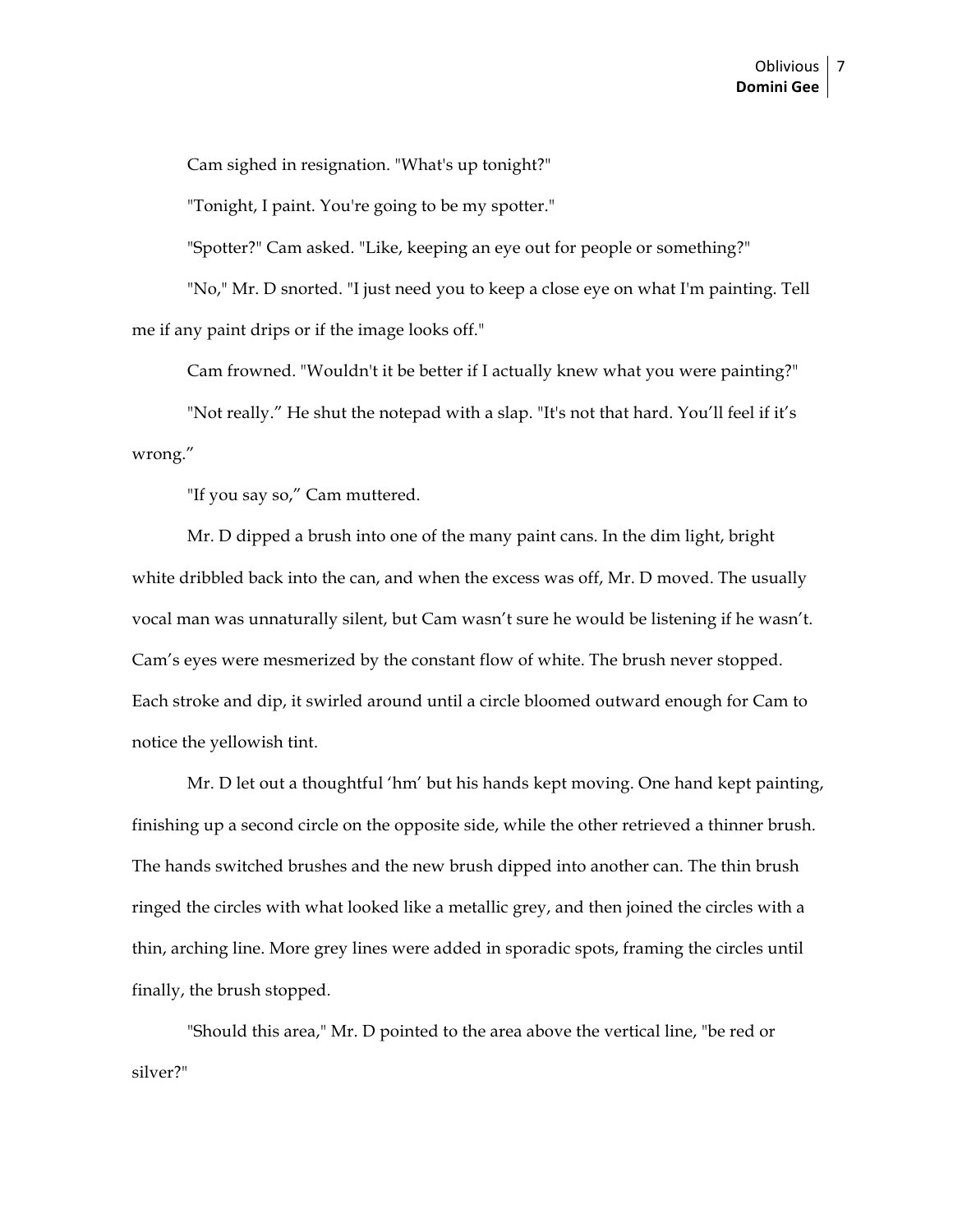"Red," Cam said without a second thought.

Cam assumed he must have picked the right choice; Mr. D emitted another 'hm',

this one sounding pleased.

Mr. D took a larger brush and dipped into a red so dark Cam first thought it was

black. Cam felt a shiver as the red filled in the black. When did the temperature drop?

The space was half-way filled when Mr. D said, "Could ya step back? I need to know how it looks at a distance."

Cam obliged.

"Further."

Cam took a few more steps back.

"Further."

Cam's heels touched the edge of the curb.

"A little to the right."

"Look," Cam said shortly, "could you just tell me exactly where to stand?"

"Oh, just beside the pole."

He sighed in exasperation, "What pole?"

"The one right beside you, the one with the flowers and the plushies and notes."

"There isn't any-"

But when Cam turned his head, he gaped at the pole that wasn't- *shouldn't -* have been there. His head whipped to Mr. D, eyes wide with accusation that his mouth couldn't voice, as though it could somehow be Mr. D's fault. All he could get out though was a shaky, "This wasn't here before. It's *never* been here!"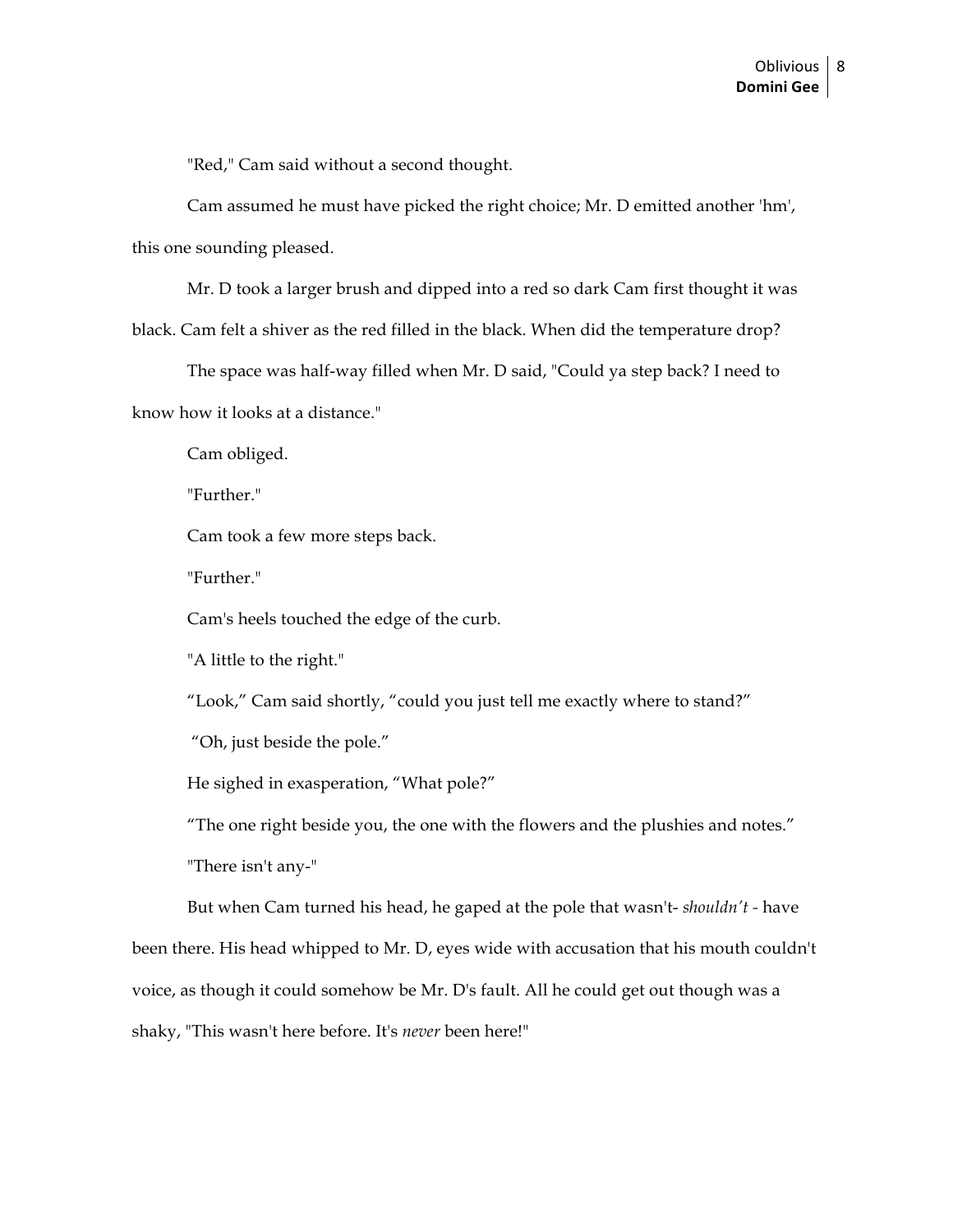"Sure it has," Mr. D said smoothly. "It's just never been relevant to you before. There's no shame in it."

"But that doesn't make any sense," Cam insisted. "I always go by here and it's never been here."

"Hey, Cam, stepping outside your revelation that 'oh my God, there's a pole here', do you know what it's for?"

Cam was taken aback. "What?

"Tell me. Do you know what that pole's for?"

"It's..." Cam swallowed down the dryness in his throat. "It's a memorial. For traffic victims."

"True," Mr. D spoke without any of Cam's hesitation. He had turned away from the wall and abandoned his brush at that point. "Personally, I always felt like these were monuments to self-obsession."

Cam's jaw dropped. 'Self-obsession? How can you say that?' Is what Cam wanted to say. Instead, his watch screamed, informing him it was 1:00AM. He stiffened and moved towards the corner.

"You're in a hurry," Mr. D said lightly. "What's the hurry?"

"I gotta go."

Usually, Mr. D let him go with a breezy comment about seeing him the next night. This time he casually stepped in Cam's path. "Neat! You know, I don't think I've ever asked but what do you do? Are you a student? Early morning shift?"

"I just-" Cam stepped right but Mr. D matched his movement, "-gotta go." "Where?"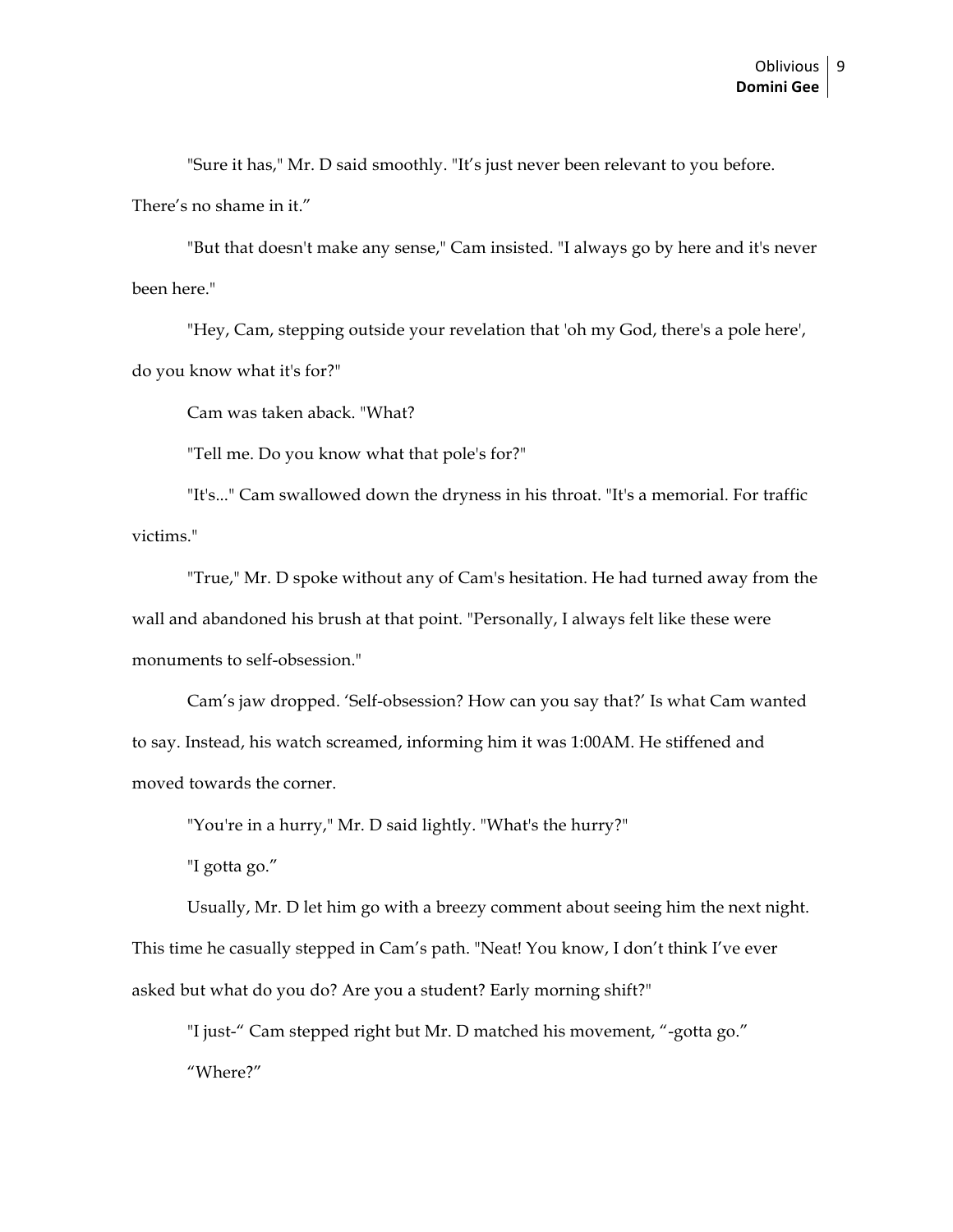"Somewhere-"

"But where? Why's it so-"

"It's just important. I have to-"

"But why-"

"Stop moving- let me *go* -"

Cam finally got a foot in front of Mr. D. He clipped the other man but instead of stopping to ask if he was all right or to say he would see him again he was rushing around the corner and into the bright streetlight.

 $\sim^* \sim$ 

On the sixth night, while still on 38th, Cam thought about taking another route.

There was no reason he couldn't. 38<sup>th</sup>, the corner, the wall, and the other corner weren't the only available streets; he could forget about whatever-his-name-is-tonight, the mural, and just go. Go up an extra street, cross the street instead of turning the corner, just go some other route.

His feet wouldn't cooperate with his thoughts. He passed the Pizza Hut and came to the corner instead of going any other direction as he intended; as though compelled by some dark force he turned left and around the corner.

The artist already had his paints out and was choosing brushes when Cam approached him. He smiled genially at Cam and Cam returned it with a less than enthusiastic nod.

"Who are you tonight?"

"I think I'm Seth again. Ready to finish this off?"

Cam nodded again, more firmly.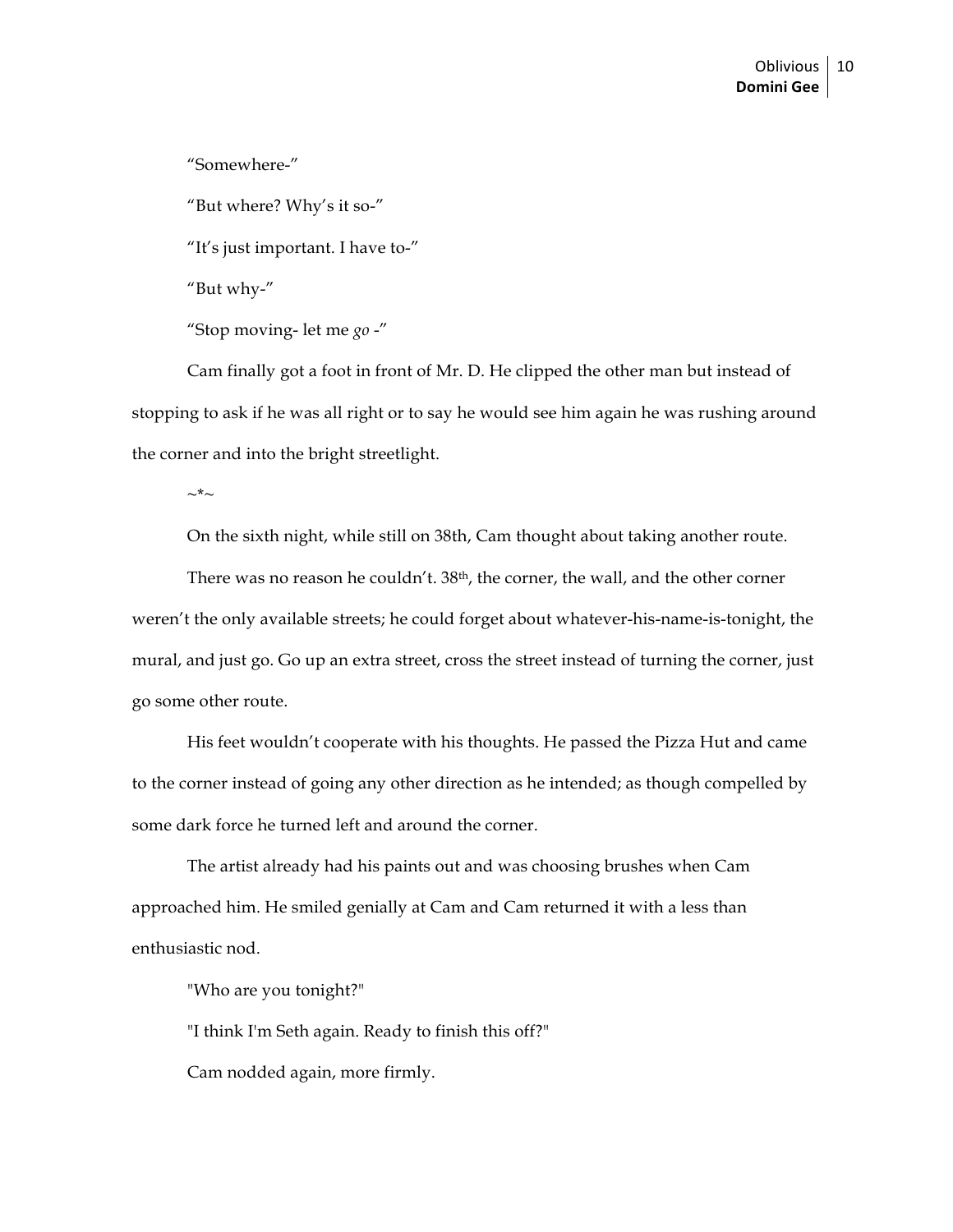Seth painted and Cam watched. More grey lines were added, giving edges and unconnected surfaces. Seth would switch between red and grey, mostly red, to fill in gaps while others he left black. He absently smeared colours together with his free hand, blending them into outward running streaks. Cam exhaled a nervous breath. The previous night he could focus on the pattern of the work but tonight, his eyes kept drifting back to the pole.

"…Hey, Seth?"

"Yes, Cam? Critique?"

"The ridge on top should be taller," Cam said absently. "What did you mean yesterday? When you said that this was a monument to self-obsession? I don't get how you could say that."

"You say that like I'm blaming the victims."

"Aren't you?" The words sounded harsher aloud than when Cam thought them. Seth sighed and shook his head. "I'm not. Well, I am, just a little but not entirely. Like I said, there's no shame in it but humans are a pretty self-absorbed lot."

Cam's eyes narrowed. "So you're saying that the accident victims died because they were too stuck on themselves?"

"If you want me to use your blunt definition of it, yeah I am. But before you blow up over it, remember that it's not just about the victims here. What if Joe Blow had been paying a little more attention while driving? Maybe he might have noticed Jane Doe before he ploughed his car into her. Or what if Jane Doe had been a little more vigilant, a little bit quicker, maybe if she had taken her headphones out she might have noticed what was going on around her."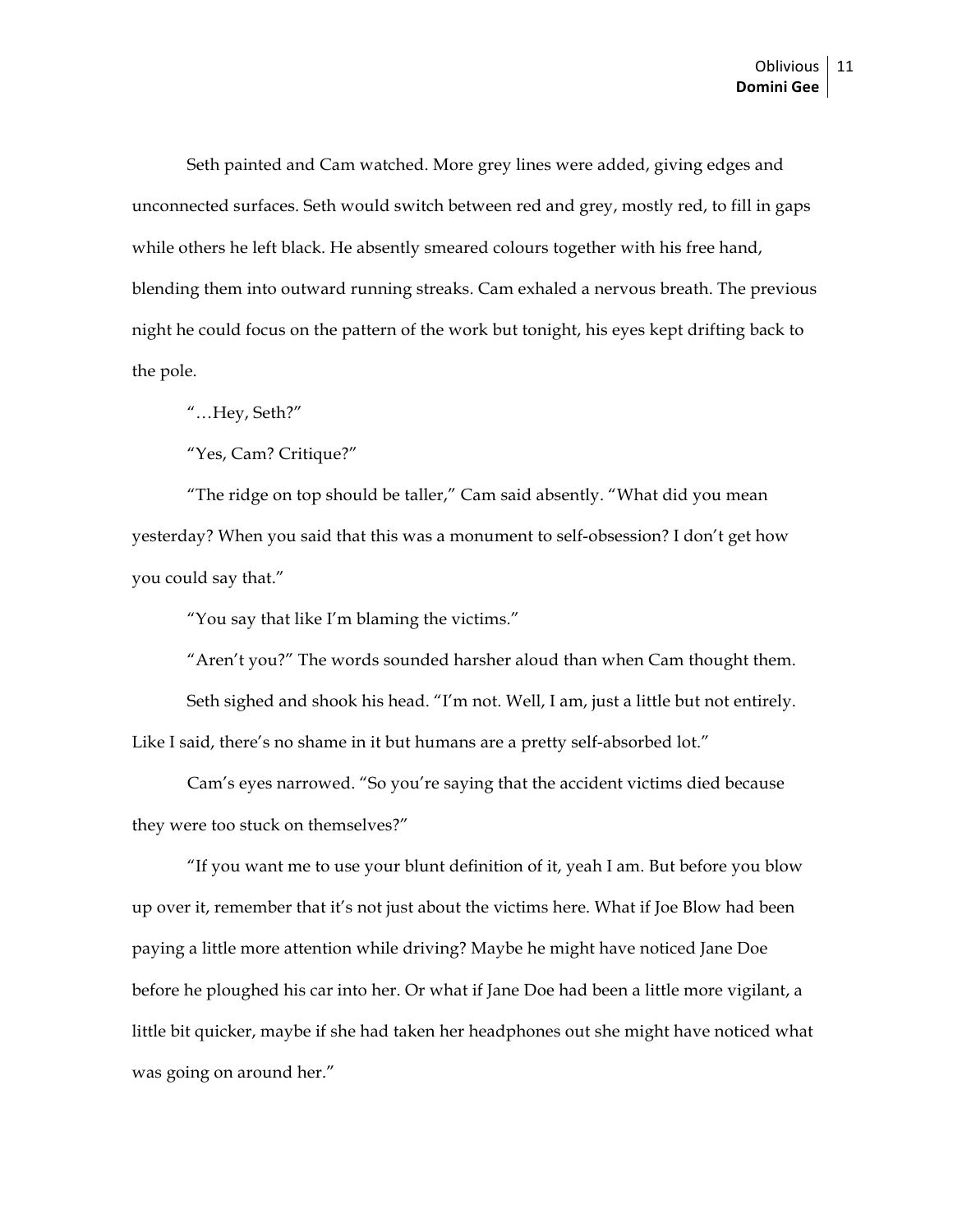Cam quickly shook his head. "Mistakes still don't mean people are self-obsessed." Seth raised a brow in Cam's direction. "Nah, you're right, it doesn't. But there are more examples on a whole and I can use you to prove it, if you don't mind."

Cam shrugged, loosely. "Go ahead."

"Right, so basically, you have a routine every night. Every night you go down the same route, stop at the same places for about the same amount of time, and then you're gone at the same time. Do you see other people during your walks?"

"It's past midnight, who's going to be out here this late?"

"I was, but you didn't notice me until I called out to you and you forgot me the first time."

"That was a brain fart. I remembered you just fine afterwards."

"After I became relevant to you. Really, in all the time you've been out here, I'm the only person you've met?" Seth pressed. When Cam didn't say anything he continued. "What about Kelly? Remember her?"

"What about her?"

"C'mon, Cam, a grown man meeting with a younger girl past midnight and you don't think that's the least bit suspicious? I could have been doing anything with her and you just let the topic go by the moment your own business came up."

Cam winced. His excuses ('it's not my business' and 'I'm being paranoid') stabbed needles of shame into him.

"Then there was last night. Why was it you never noticed the memorial until I pointed it out to you? You never so much as looked at it before and now you can't take your eyes off it. Why's it so relevant to you now?"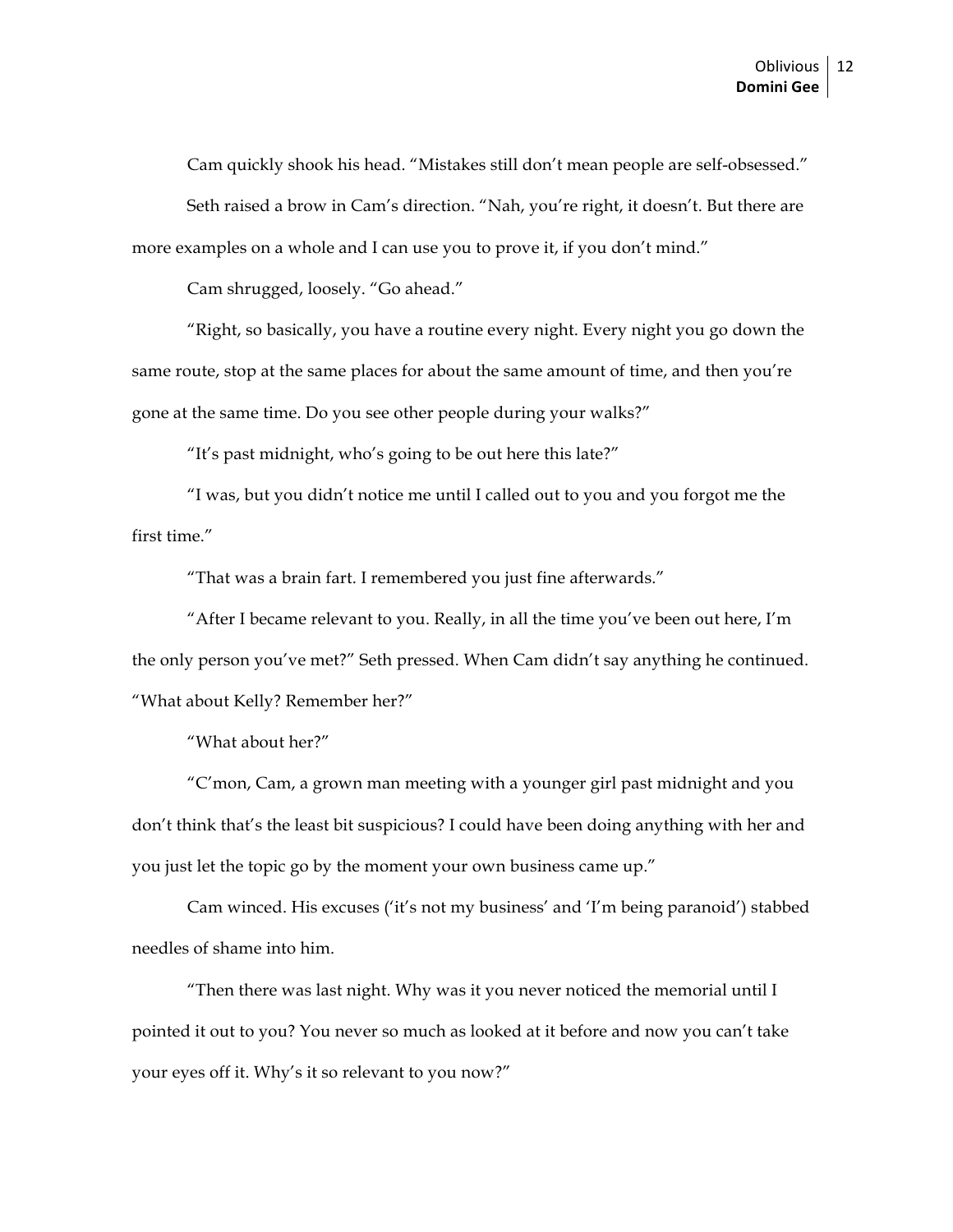"I don't know," Cam said, weakly. "Probably because I'm trying to figure out why I never saw it."

But Seth continued as though he said nothing. "And then, there's your habit of leaving every night at the exact same time. What are you rushing to? Why is that time so important to you? Have you ever stopped to think about it?"

"It just *is* okay!?"

Silence. Seth had stopped moving and Cam was too stiff to. Finally, Seth reached down and dipped a new brush into the white-yellow paint.

"I think," he said softly, "I'm almost done."

He turned back to the wall and slashed a harsh, outward streak from one of the

orbs. And again. And again, letting the white splatter where it would from the stroke. The white intersected with the red and grey in wide streaks but…

"They're too narrow," Cam murmured.

Seth paused. "And?"

Cam chewed on his bottom lip. "Frame should be bigger. And there's stuff missing on the sides."

"Can you show me?"

Cam shook his head at the proffered brush. "I can't draw."

"Just give me an idea. Paint whatever you feel."

Cam looked at the brush, at Seth's patient face, and the mural he knew was missing something. He dipped his brush into the red and on the ends painted curved objects attached to small hooks. Up close, he realized that the white wasn't as bright as it should be. He mentioned this to Seth, who simply said,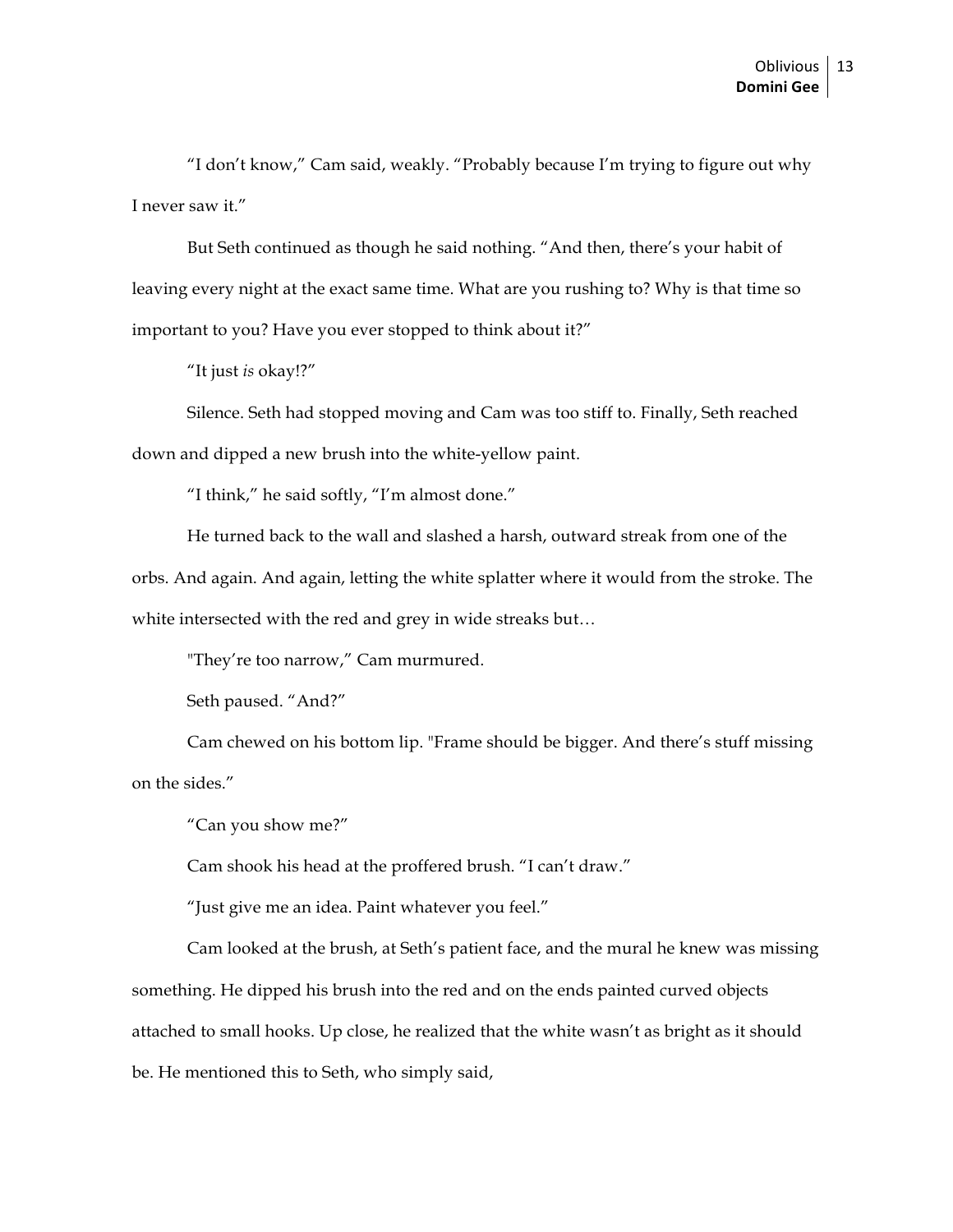"Show me."

In went Cam's brush again, this time to a brighter white. His brush still had wet red paint but the mixture made a blurring effect that just felt right. A few strokes later and he realized there still wasn't enough white. He took a bigger brush from Seth and slathered it on, all coming from the orbs and fanning out in all directions. The white overpowered the red frame and the grey outlining, filling in the remaining gaps and reached out past the designated bricks. It struck him that it didn't matter that the frame wasn't big enough; the white streaks stretched the shape on the wall until it easily towered over him.

And then the brush tumbled out of Cam's hand.

Cam stumbled backwards. The art was only passable but he could see it: the large frame of a car, the headlights, and the great bright light.

He felt a hand touch him and jumped. Seth was there, head cocked patiently, and he asked, "Who are you today?"

"I'm..."

The pieces were there, but his mind struggled to put it into words. After two false starts, he looked to the memorial and apprehensively approached. When he was close enough to touch one of the larger placards he slowly traced down the list of names until he found what he was looking for.

"I'm…Cam Ross. I'm the seventh person to die on this corner."

Like a secret password, those words flipped a switch that arranged the pieces his mind was grappling with.